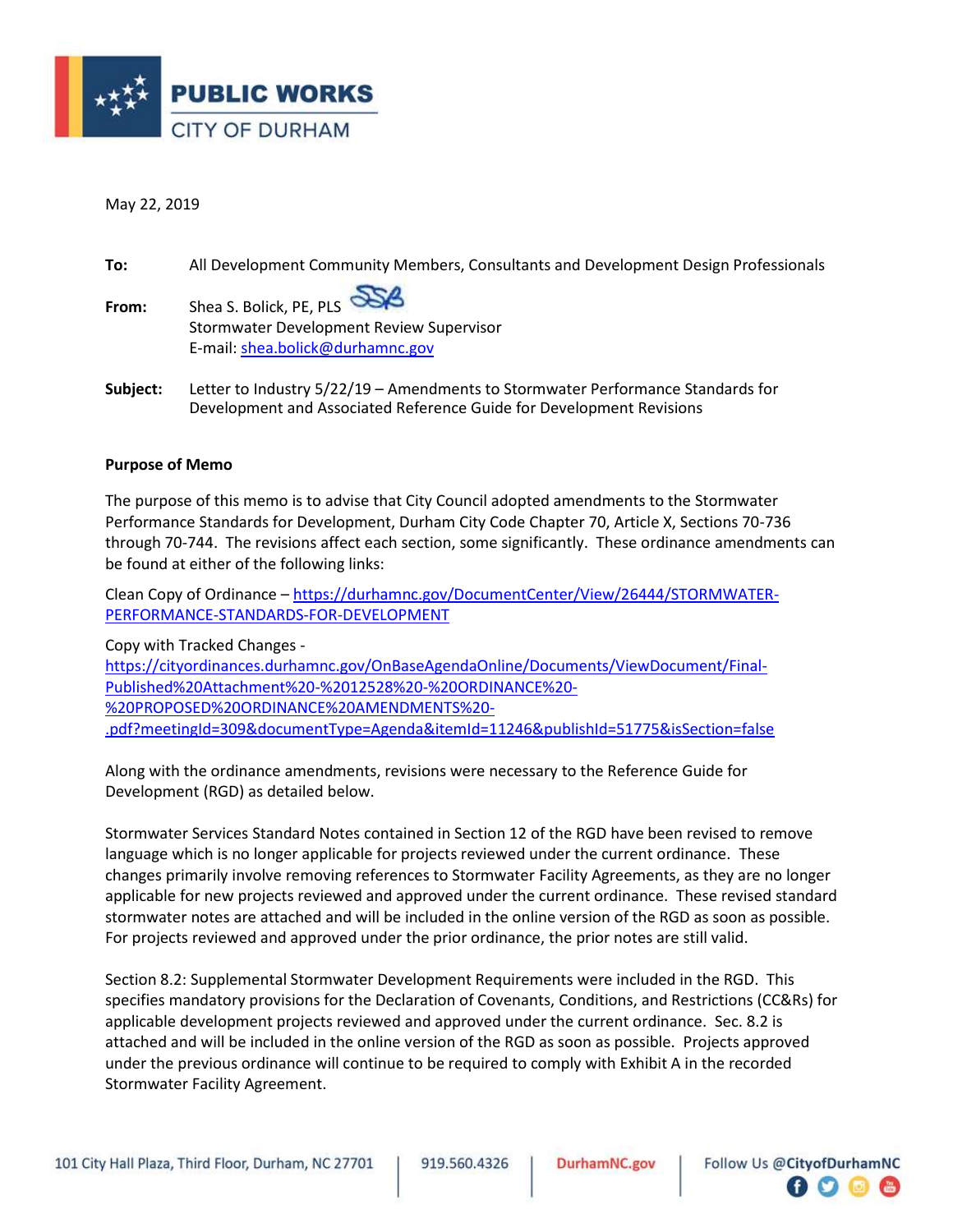Further revisions to the RGD will be forthcoming, with the top priority being an update to Section 8.1 (Stormwater Impact Analysis) to ensure it complies with the current ordinance requirements, which were adopted by City Council on May 20, 2019.

## **Effective Dates**

All revisions were effective May 21, 2019, the date the adopted ordinance amendments would first be relevant for any new development submittals received.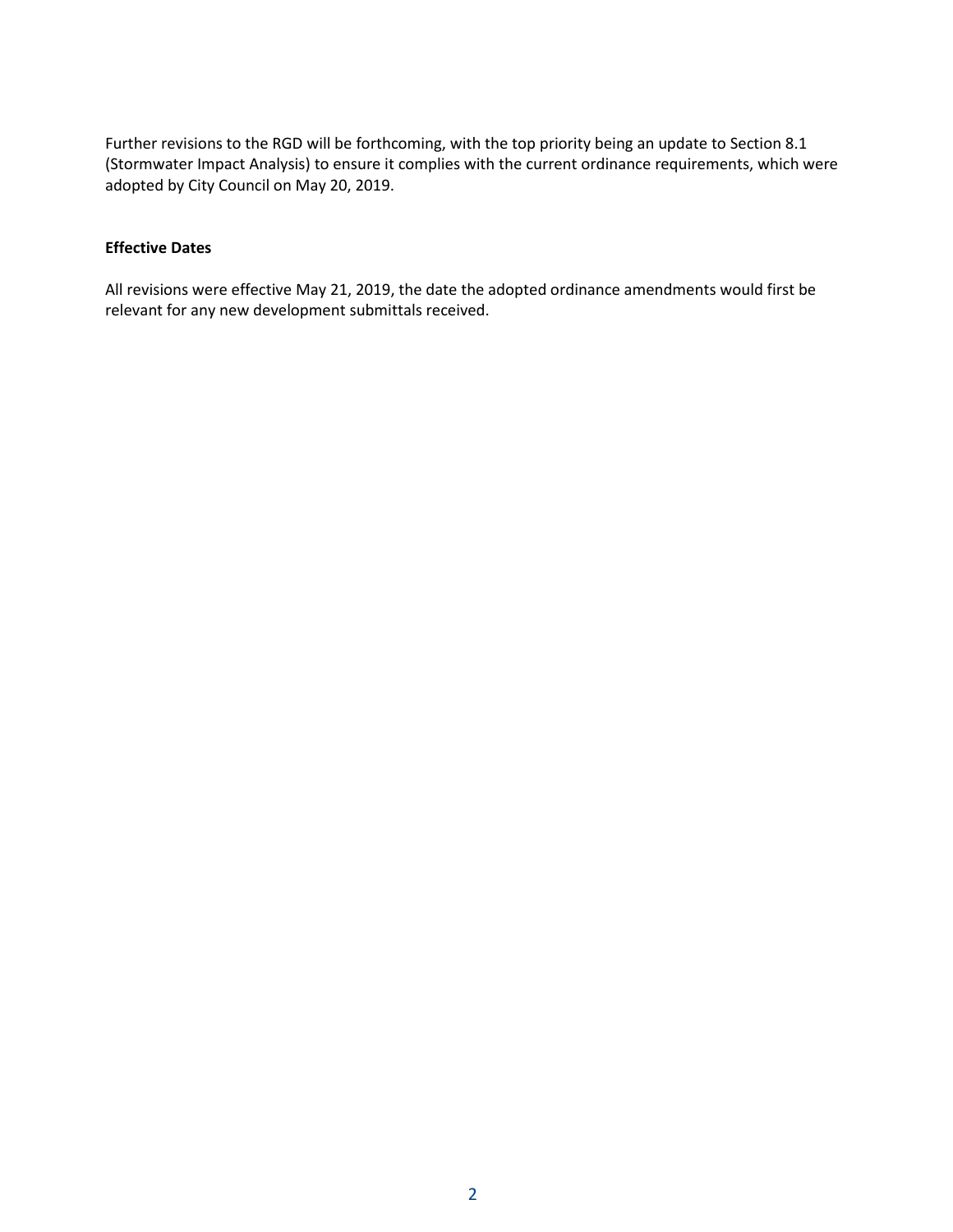# **STORMWATER SERVICES STANDARD NOTES**

The following notes are required on the cover sheet for site plans/preliminary plats, construction drawings, and on final plats as noted by the appropriate section below for each type submittal.

\_\_\_\_\_\_\_\_\_\_\_\_\_\_\_\_\_\_\_\_\_\_\_\_\_\_\_\_\_\_\_\_\_\_\_\_\_\_\_\_\_\_\_\_\_\_\_\_\_\_\_\_\_\_\_\_\_\_\_\_\_\_\_\_\_\_\_\_\_\_\_\_\_\_\_\_\_\_\_\_\_\_\_\_\_

**The following notes shall be included in the Public Works Conditions of Approval box on the cover sheet for Site Plan/Preliminary Plat submittals.** These notes may or may not apply to the project depending on the requirements of the project (to be determined by designer and during review).

• At a minimum, the stormwater design details for this project shall be governed by the minimum standards of the most recent edition of the City of Durham (City) Reference Guide for Development (RGD) and any Letters to Industry (posted on the City's website) that are in effect the date Construction Drawings are first received for review by the City.

Final design calculations for the stormwater control measure(s) (SCM[s]) require the use of storage indication routing methodology such as TR-20 or HEC-1 models. For each SCM, as applicable, stage-storage relationship and inflow and outflow hydrographs are required. All tabulated data including calculations showing the limiting discharge, whether orifice, weir, barrel, or outlet control, as appropriate is required. HydroCad, Hydraflow Hydrographs, and PondPack are commonly used and recognized software programs which incorporate routing methodology accepted by the City.

# • *Use for residential developments with a Homeowners Association:*

Stormwater control measure(s) (SCM[s]) permit fee(s) and a payment into the Stormwater Replacement Fund are required for all SCM(s) associated with this development. Construction of the development is not allowed to commence until these items are provided in accordance with City Stormwater Standards or in accordance with written policy. The designer shall submit a sealed engineer's construction cost estimate for every SCM proposed in the development prior to approval of the construction drawings.

• *Use for Multi-family and other type developments:*

Stormwater control measure(s) (SCM[s]) permit fee(s) and either a payment into the Stormwater Replacement Fund or the provision of an alternate security are required for all SCM(s) associated with this development. Construction of the development is not allowed to commence until these items are provided in accordance with City Stormwater Standards or in accordance with written policy. The designer shall submit a sealed engineer's construction cost estimate for every SCM proposed in the development prior to approval of the construction drawings if a financial guarantee in the form of payment into the Stormwater Replacement Fund is utilized.

• An as-built certification for the stormwater control measure(s) (SCM[s]), provided by the BMP Certifying Engineer (BCE), is required. The as-built certification shall be submitted in accordance with the City of Durham BCE Program, refer to Section 8.6, BMP Certifying Engineer Program for Stormwater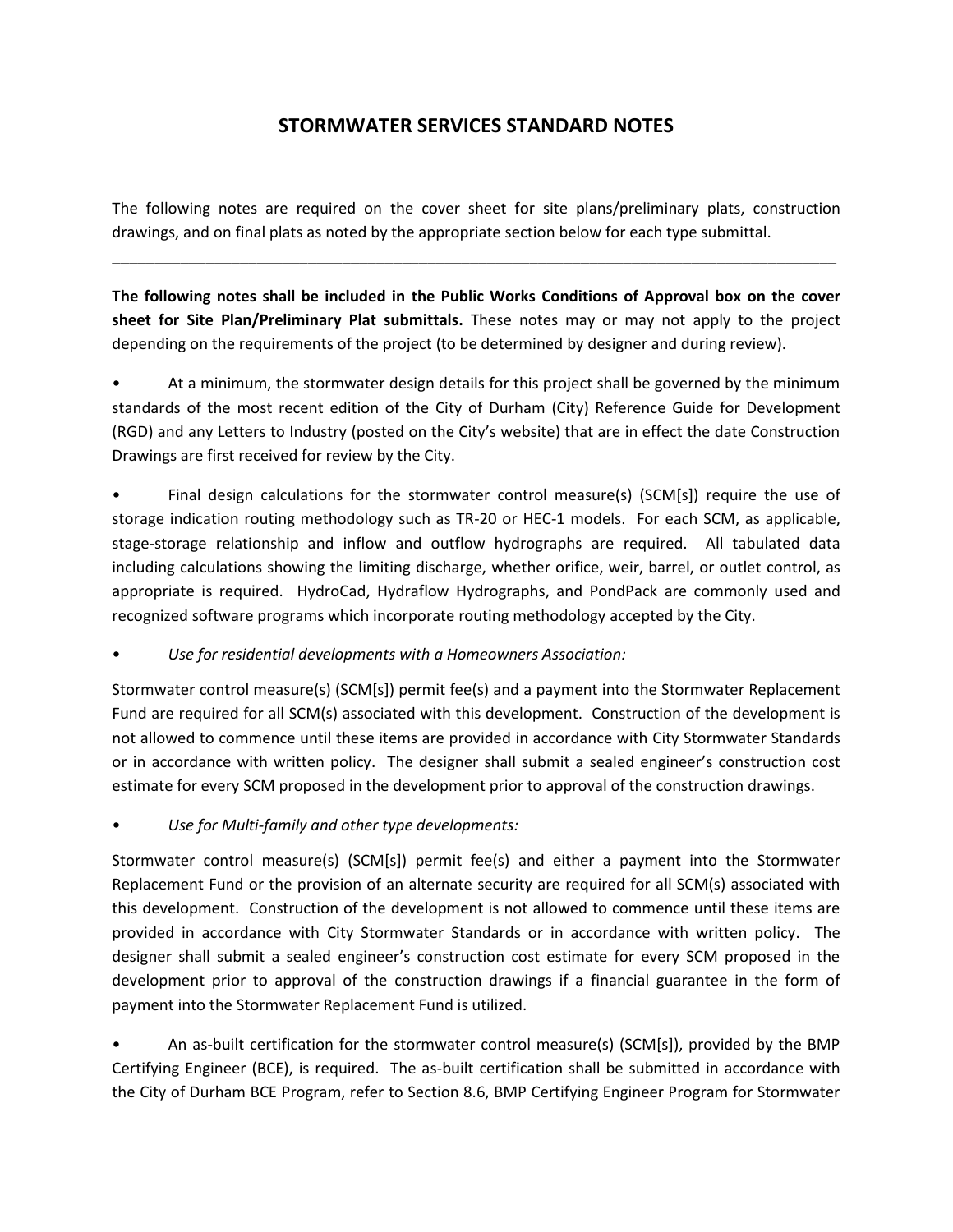BMPs in the City of Durham, of the Reference Guide for Development. The SCM as-built certification(s) shall be approved by the Stormwater Development Review Section prior to issuance of any final certificates of occupancy/compliance for development, with the exception of when an appropriate construction security has been provided for single family or townhome development. With this provided construction security, certificates of occupancy/compliance can be issued for a percentage of single family lots in accordance with City requirements.

• Stormwater control measure(s) (SCM[s]) design calculations will not be reviewed or approved with the Site Plan/Preliminary Plat submittal. All SCM designs will be reviewed and approved during the construction drawing submittal process. If, at the time of construction drawing submittal, it is found that the proposed SCM(s) is undersized, not properly accessible, or otherwise insufficient or unsuitable for the site, it is the responsibility of the applicant to insure that the applicable stormwater ordinance requirements are met. A revised site plan or preliminary plat may be required if the originally proposed SCM(s) are found insufficient, not properly accessible, or unsuitable and alternative SCM(s) with associated easements are required.

• The Developer/Contractor shall schedule a preconstruction meeting with the Stormwater Development Review section prior to commencing work on any Stormwater Control Measure (SCM). If the SCM will be constructed initially as a Sedimentation and Erosion Control (S&EC) device, to be converted to a permanent SCM at a later time, the preconstruction meeting should be scheduled prior to construction of the S&EC device. Call 919-560-4326 Ext. 30238 to schedule the required meeting a minimum of three business days prior to the desired meeting date. This is in addition to other preconstruction meeting requirements for erosion control, engineering inspections, etc.

• *Use for Single Family Detached, Townhome and Duplex Residential Developments making use of a nutrient bank and/or the North Carolina Division of Mitigation Services (NC Ecosystem Enhancement Program) when insufficient credits are available from the nutrient banks:*

To receive construction drawings approval for Single Family Detached, Townhome and Duplex Residential Developments that are making use of nutrient banks and/or the NCEEP, the approval of the construction drawings is contingent upon the purchase of nutrient credits. If a revised site plan/preliminary plat is submitted for this site, the revised site plan/preliminary plat will be subject to any ordinances in place at the time of the revised site plan/preliminary plat submission. Prior to the approval of any construction drawings or prior to the release of any building permits pertaining to this development, whichever comes first, a letter/receipt showing the purchase of the nutrient credits for this development and a copy of the nutrient bank ledger if applicable, showing the total nutrient credits available minus any and all deductions, is to be provided to the Stormwater Development Review Section. However, if insufficient credits are available from nutrient banks and NCEEP will not accept payment, then the applicant shall submit a revised site plan/preliminary plat back to the Durham City-County Planning Department and shall comply with the current Stormwater Performance Standards in place at the time of the revised site plan/preliminary plat submission.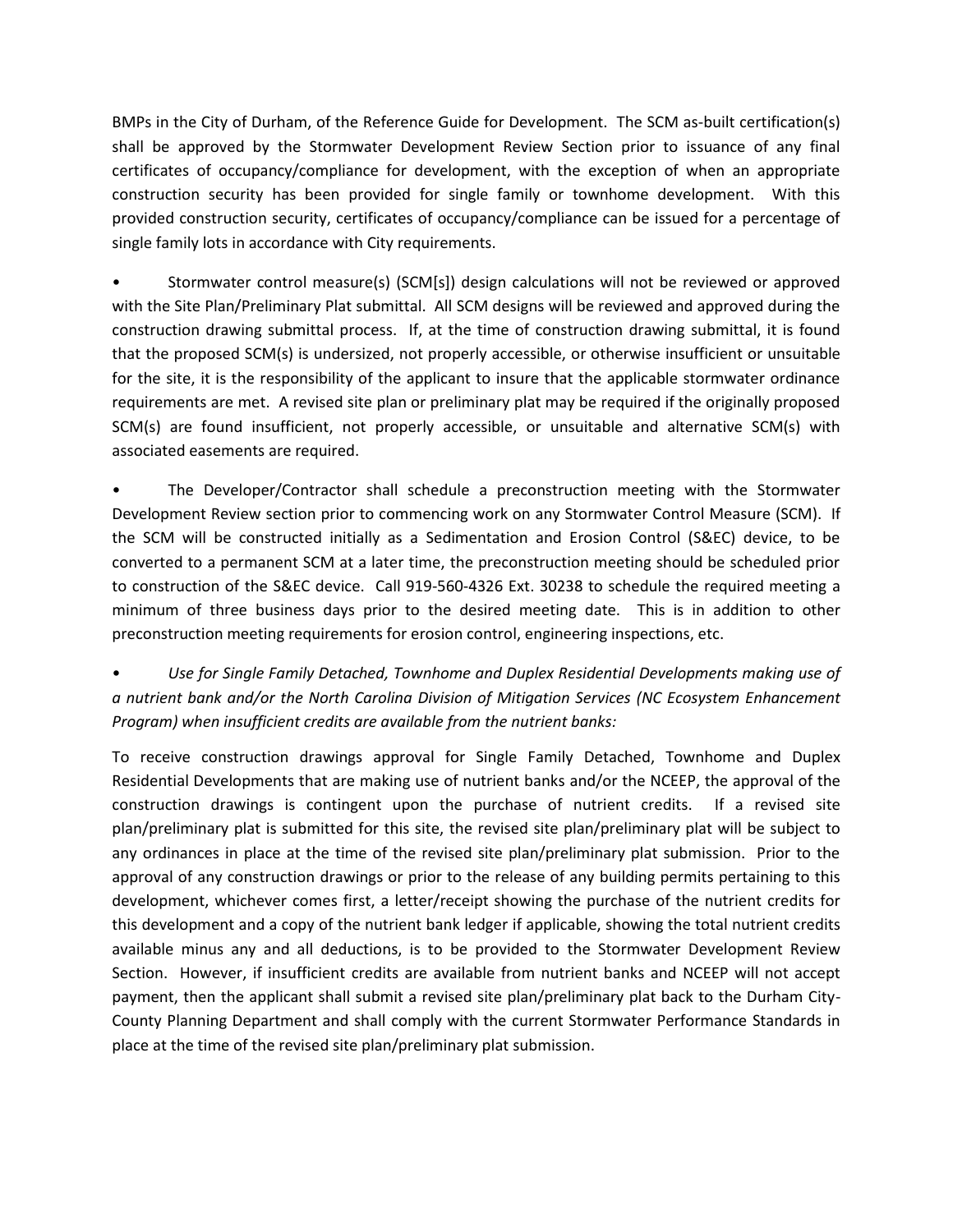• *Use for developments other than Single Family Detached, Townhome and Duplex Residential Developments making use of a nutrient bank and/or the North Carolina Division of Mitigation Services (NC Ecosystem Enhancement Program) when insufficient credits are available from the nutrient banks:*

To receive site plan/preliminary plat approval for developments other than Single Family Detached, Townhome and Duplex Residential Developments that are making use of nutrient banks or NCEEP, the approval of the site plan/preliminary plat is contingent upon the purchase of nutrient credits. If a revised site plan/preliminary plat is submitted for this development, the revised site plan/preliminary plat will be subject to any ordinances in place at the time of the revised site plan/preliminary plat submission. Prior to the approval of the site plan/preliminary plat, a letter/receipt showing the purchase of the nutrient credits for this development and a copy of the nutrient bank ledger if applicable, showing the total nutrient credits available minus any and all deductions, is to be provided to the Stormwater Development Review Section.

**The following notes shall be included on the cover sheet for Construction Drawings submittals.** These notes may or may not apply to the project depending on the requirements of the project (to be determined by the designer and during review).

\_\_\_\_\_\_\_\_\_\_\_\_\_\_\_\_\_\_\_\_\_\_\_\_\_\_\_\_\_\_\_\_\_\_\_\_\_\_\_\_\_\_\_\_\_\_\_\_\_\_\_\_\_\_\_\_\_\_\_\_\_\_\_\_\_\_\_\_\_\_\_\_\_\_\_\_\_\_\_\_\_\_\_\_\_

• At a minimum, the stormwater design details for this project shall be governed by the minimum standards of the most recent edition of the City of Durham (City) Reference Guide for Development (RGD) and any Letters to Industry (posted on the City's website) that are in effect the date Construction Drawings are first received for review by the City.

• Final design calculations for the stormwater control measure(s) (SCM[s]) require the use of storage indication routing methodology such as TR-20 or HEC-1 models. For each SCM, as applicable, stage-storage relationship and inflow and outflow hydrographs are required. All tabulated data including calculations showing the limiting discharge, whether orifice, weir, barrel, or outlet control, as appropriate is required. HydroCad, Hydraflow Hydrographs, and PondPack are commonly used and recognized software programs which incorporate routing methodology accepted by the City.

• Stormwater control measure(s) (SCM[s]) permit fee(s) and either payment into the Stormwater Replacement Fund or the provision of an alternate security is required for all SCMs associated with this development. Construction of the development is not allowed to commence until these items are provided in accordance with City Stormwater Standards. The designer shall submit a sealed engineer's construction cost estimate for each SCM proposed in the development prior to approval of the construction drawings if a financial guarantee in the form of payment into the Stormwater Replacement Fund is utilized. Note that the Stormwater Replacement Fund is the only financial guarantee option for residential developments with a homeowners association.

• An as-built certification for the stormwater control measure(s) (SCM[s]), provided by the BMP Certifying Engineer (BCE), is required. The as-built certification shall be submitted in accordance with the City of Durham BCE Program, refer to Section 8.6, BMP Certifying Engineer Program for Stormwater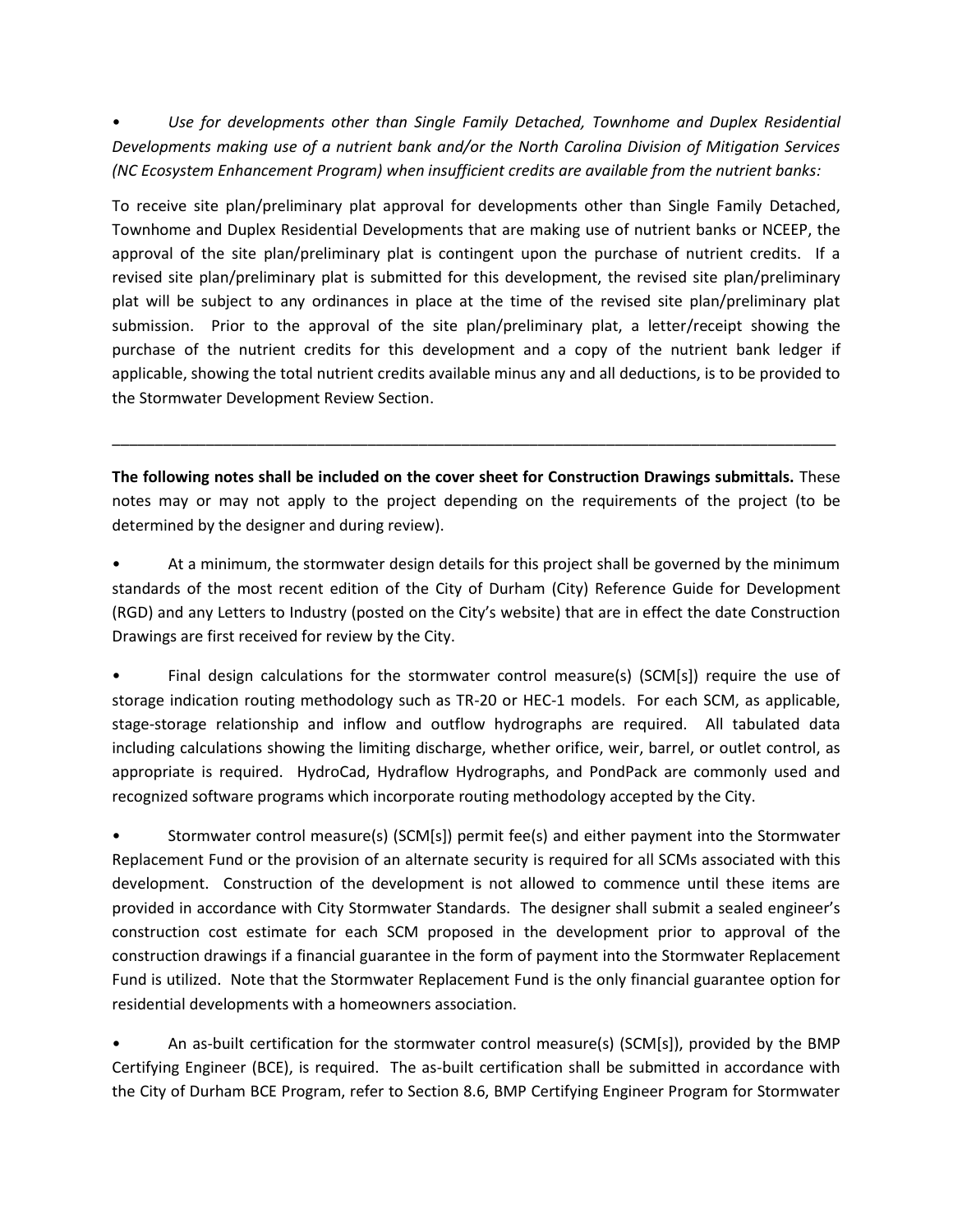BMPs in the City of Durham, of the Reference Guide for Development. The SCM as-built certification(s) shall be approved by the Stormwater Development Review Section prior to issuance of any final certificates of occupancy/compliance for development, with the exception of when an appropriate construction security has been provided for single family or townhome development. With this provided construction security, certificates of occupancy/compliance can be issued for a percentage of single family lots in accordance with City requirements.

• The Developer/Contractor shall schedule a preconstruction meeting with the Stormwater Development Review section prior to commencing work on any Stormwater Control Measure (SCM). If the SCM will be constructed initially as a Sedimentation and Erosion Control (S&EC) device, to be converted to a permanent SCM at a later time, the preconstruction meeting should be scheduled prior to construction of the S&EC device. Call 919-560-4326 Ext. 30238 to schedule the required meeting a minimum of three (3) business days prior to the desired meeting date. This is in addition to other preconstruction meeting requirements for erosion control, engineering inspections, etc.

**The following notes shall be included on Final Plats.** These notes may or may not apply to the project depending on the requirements of the project (to be determined by applicant and during review).

\_\_\_\_\_\_\_\_\_\_\_\_\_\_\_\_\_\_\_\_\_\_\_\_\_\_\_\_\_\_\_\_\_\_\_\_\_\_\_\_\_\_\_\_\_\_\_\_\_\_\_\_\_\_\_\_\_\_\_\_\_\_\_\_\_\_\_\_\_\_\_\_\_\_\_\_\_\_\_\_\_\_\_

• *Restrictive covenants note(s) required per the final plat checklist for residential developments with a HOA:*

THE "COMMON ELEMENTS" AND/OR "OPEN SPACES" EXPRESSLY ARE DEDICATED HEREBY FOR THE USE AND ENJOYMENT OF THE HOMEOWNERS IN (ENTER NAME OF DEVELOPMENT) AND ARE TO BE CONVEYED BY (ENTER OWNER NAME) TO (ENTER HOMEOWNER ASSOCIATION NAME), AS MORE FULLY PROVIDED IN THE DECLARATION OF COVENANTS, CONDITIONS, AND RESTRICTIONS APPLICABLE TO (ENTER NAME OF DEVELOPMENT) DATED \_\_\_\_\_\_\_\_\_\_\_ AND RECORDED IN BOOK \_\_\_\_\_\_, PAGES , IN THE DURHAM COUNTY REGISTRY, AS AMENDED FOR THIS AND FUTURE SECTIONS AND MAPS, SAID DECLARATION BEING HEREBY INCORPORATED AND MADE A PART OF THIS PLAT.

STORMWATER FACILITY RESPONSIBILITY: THE (ENTER HOMEOWNER ASSOCIATION NAME) SHALL BE RESPONSIBLE FOR MAINTAINING THE COMPLETED PERMANENT STORMWATER FACILITY(IES) IN ACCORDANCE WITH THE OPERATION AND MAINTENANCE MANUAL(S) OR AS DIRECTED BY THE GOVERNEMENT OFFICE HAVING JURISDICTION FOR STORMWATER PERFORMANCE STANDARDS AND, IF THE OWNER'S ASSOCIATION SHOULD BE DISSOLVED OR CEASE TO EXIST, THEN IN THAT EVENT THE OWNERS OF RECORD AT THE TIME OF REQUIRED MAINTENANCE SHALL BE JOINTLY AND SEVERALLY LIABLE FOR ANY AND ALL COSTS ATTENDANT THERETO.

*Easement note per the final plat checklist for developments without an HOA:*

THE OPERATION, MAINTENANCE, AND RECONSTRUCTION RESPONSIBILITY OF THE STORMWATER CONTROL MEASURE(S) (SCM[s]) LOCATED WITHIN THE SCM ACCESS & MAINTENANCE EASEMENT RESTS WITH THE OWNER PER SECTION 70-743 OF THE DURHAM CITY CODE. THE SCM ACCESS &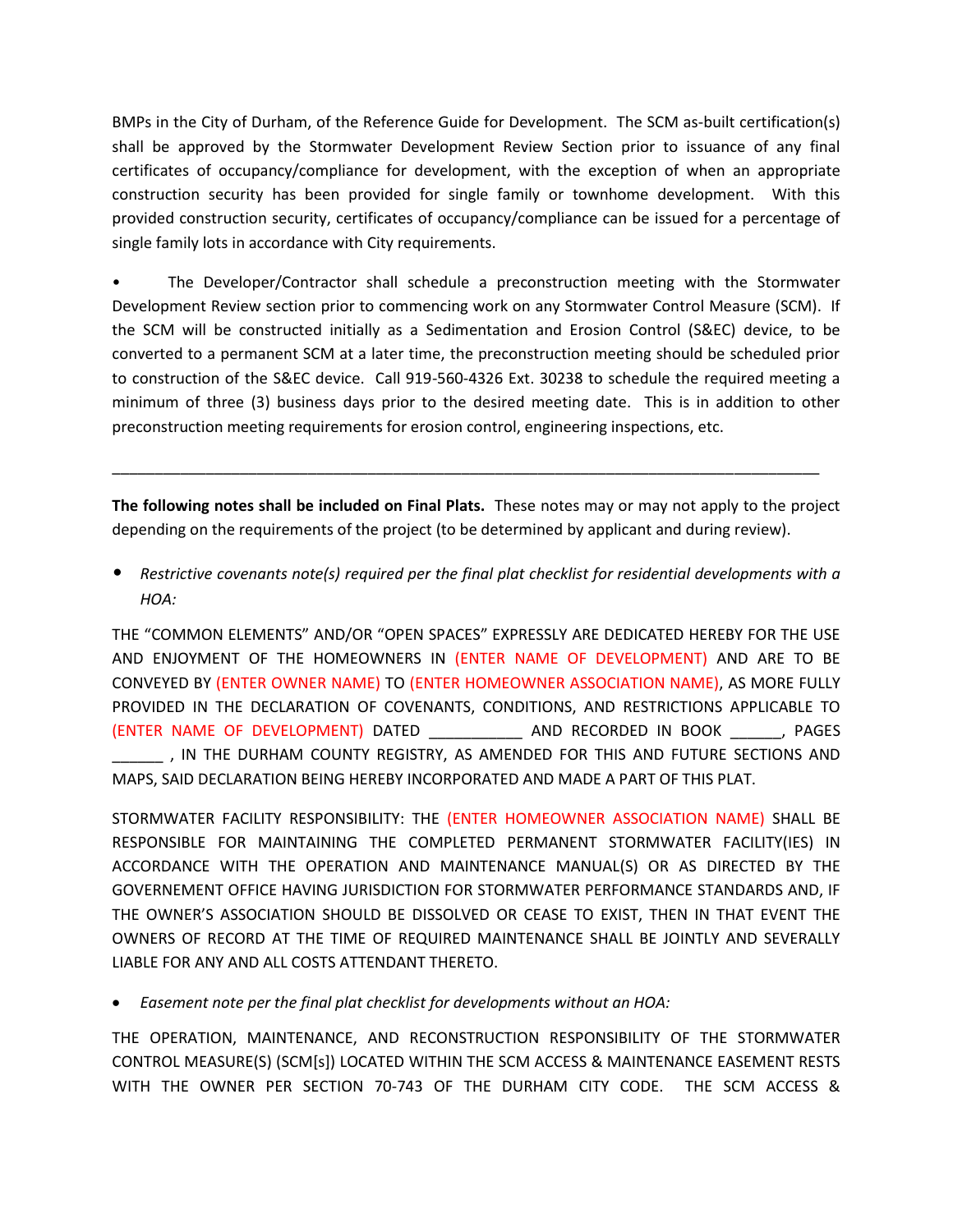MAINTENANCE EASEMENT GRANTS THE CITY OF DURHAM AND THEIR ASSIGNS RIGHT OF ACCESS TO THE PERMANENT STORMWATER CONTROL MEASURE(S) FOR INSPECTIONS AND ENFORCEMENT OF OPERATION & MAINTENANCE. NO OBSTRUCTION SHALL BE ALLOWED IN THE EASEMENT WHICH COULD IMPEDE NECESSARY MAINTENANCE BY THE OWNER AND ANY ENFORCEMENT BY THE CITY.

*Easement note per the final plat checklist for developments with an HOA:*

THE STORMWATER CONTROL MEASURE (SCM) ACCESS & MAINTENANCE EASEMENT GRANTS THE CITY OF DURHAM AND THEIR ASSIGNS RIGHT OF ACCESS TO THE PERMANENT STORMWATER CONTROL MEASURE(S) FOR INSPECTIONS AND ENFORCEMENT OF OPERATION & MAINTENANCE. NO OBSTRUCTION SHALL BE ALLOWED IN THE EASEMENT WHICH COULD IMPEDE NECESSARY MAINTENANCE BY THE OWNER OR ENFORCEMENT BY THE CITY.

 *Optional blanket easement for multi-family and other development (cannot be used for limited residential):*

THE CITY OF DURHAM AND THEIR ASSIGNS HAVE RIGHT OF ACCESS TO THE PERMANENT STORMWATER CONTROL MEASURE(S) (ENTER TYPE(S)) FOR INSPECTIONS AND MAINTENANCE ENFORCEMENT. A BLANKET ACCESS EASEMENT TO, OVER AND AROUND THE STORMWATER CONTROL MEASURE IS HEREBY GRANTED FOR INSPECTIONS AS WELL AS ENFORCEMENT OF OPERATION & MAINTENANCE. ANY OBSTRUCTION PLACED IN THE BLANKET EASEMENT THAT IMPEDES NECESSARY MAINTENANCE ENFORCEMENT WILL BE REMOVED AND ALL THE ASSOCIATED COSTS WILL BE BORNE SOLEY BY THE OWNER.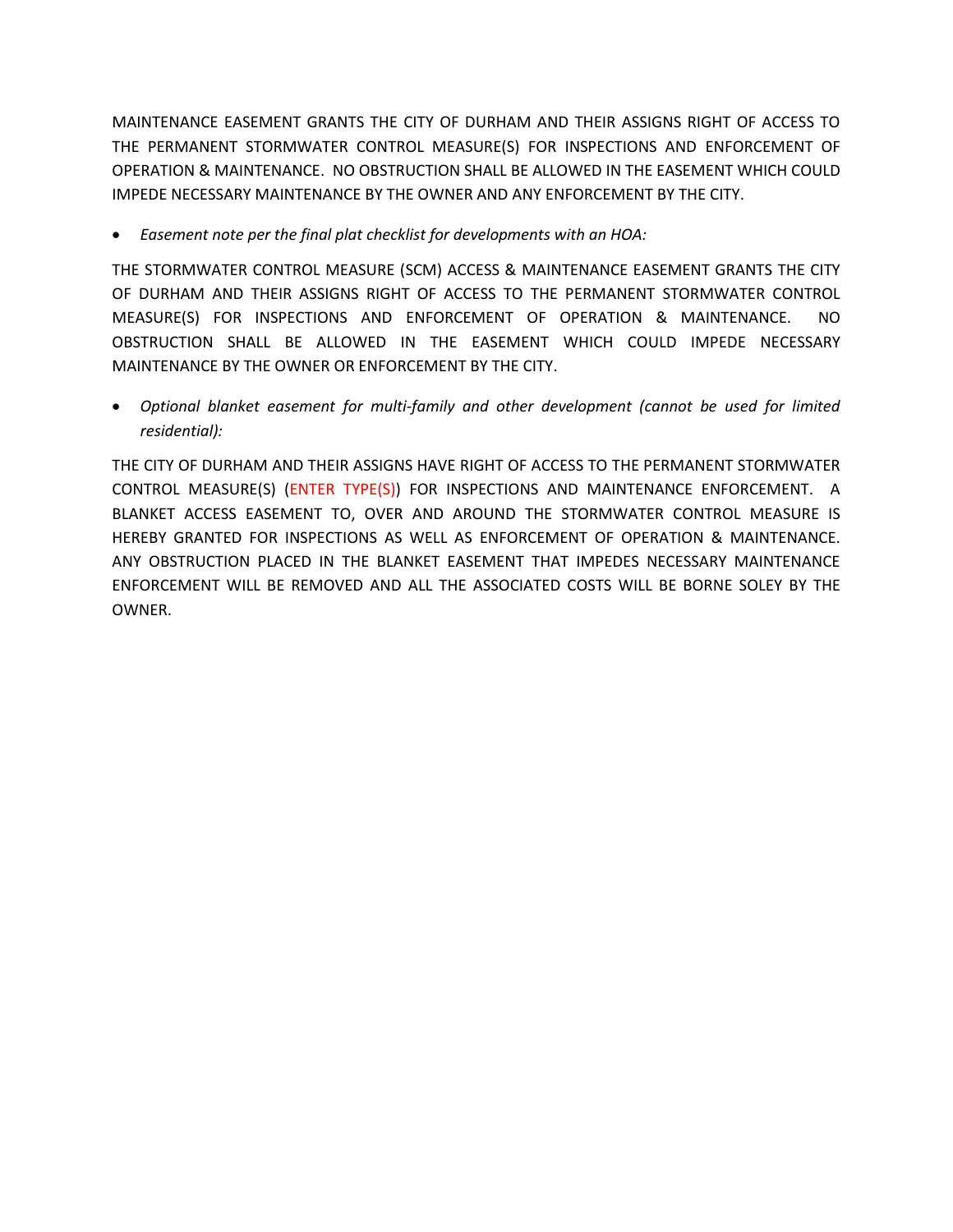# Section 8.2: Supplemental Stormwater Development Requirements

This section provides criteria for meeting City Stormwater Standards for development items associated with stormwater control measure plan review, platting, and construction. This section will be further supplemented in the future to document and clarify accompanying Stormwater Development Review items required throughout the development review process.

# **8.2.1 Provisions for Declaration of Covenants, Conditions & Restrictions**

Final plats to be recorded for any residential development that requires a stormwater control measure(s) and which the dwellings or units will be sold to private individuals is required to have an owners association established in accordance with the NC Secretary of State's requirements. This nonprofit corporation (the owners association) shall oversee the Declaration of Covenants, Conditions and Restrictions (CC&Rs) established for the development to maintain the open space and/or common area that are part of it.

The City of Durham requires that both the owners association and the CC&Rs are established prior to or at the time of final plat recording for any development that incorporates an owners association. The CC&Rs shall include the standard language shown below and shall be submitted to Stormwater Development Review electronically at [StormwaterBMPs@durhamnc.gov](mailto:StormwaterBMPs@durhamnc.gov) in conjunction with the submission of any final or condo plat for any development that has approved stormwater control measures as part of it. The required language shall be clearly marked or highlighted to distinguish it from the other text in the document. Leaving these required items unaddressed will delay stormwater approval of the plat dictating the need for this.

Mandatory language required for the Declaration of Covenants, Conditions and Restrictions:

### ARTICLE (*fill in)* Obligations Regarding Stormwater Facilities

The Property includes one or more stormwater management facilities (hereafter "Facility/ies") that is/are the perpetual responsibility of the Association. Such Facilities are subject to the Durham City Code, Chapter 70, Article X, Section 70-743 (Inspection, Maintenance, Repair, and Reconstruction) and is binding on the Association. The Facilities, associated easements, and stormwater notes are or will be shown on a plat(s) recorded with the Durham County Register of Deeds. The Property subject to the above section of the Durham City Code is the "Property" referred to in this Article. The Stormwater Facilities must be maintained in accordance with City Requirements, which include all ordinances, policies, standards, and maintenance protocols. In particular the City's current "Owner's Maintenance Guide for Stormwater BMPs Constructed in the City of Durham" (available at the time of recording this document at [http://durhamnc.gov/DocumentCenter/View/2239/Owners-Maintenance-Guide-for-](http://durhamnc.gov/DocumentCenter/View/2239/Owners-Maintenance-Guide-for-Stormwater-BMPs-PDF?bidId=)[Stormwater-BMPs-PDF?bidId=](http://durhamnc.gov/DocumentCenter/View/2239/Owners-Maintenance-Guide-for-Stormwater-BMPs-PDF?bidId=) and the operation and maintenance manual prepared specifically for the Facility/ies containing requirements that apply to the Association's Facilities.

Nothing in the remaining Article of these Restrictive Covenants filed by Declarant as part of this Declaration or any subsequent modifications of this Declaration may reduce the Association's or Lot Owners' obligations with regard to the Facility/ies. Such additional covenants may increase the obligations or provide for additional enforcement options.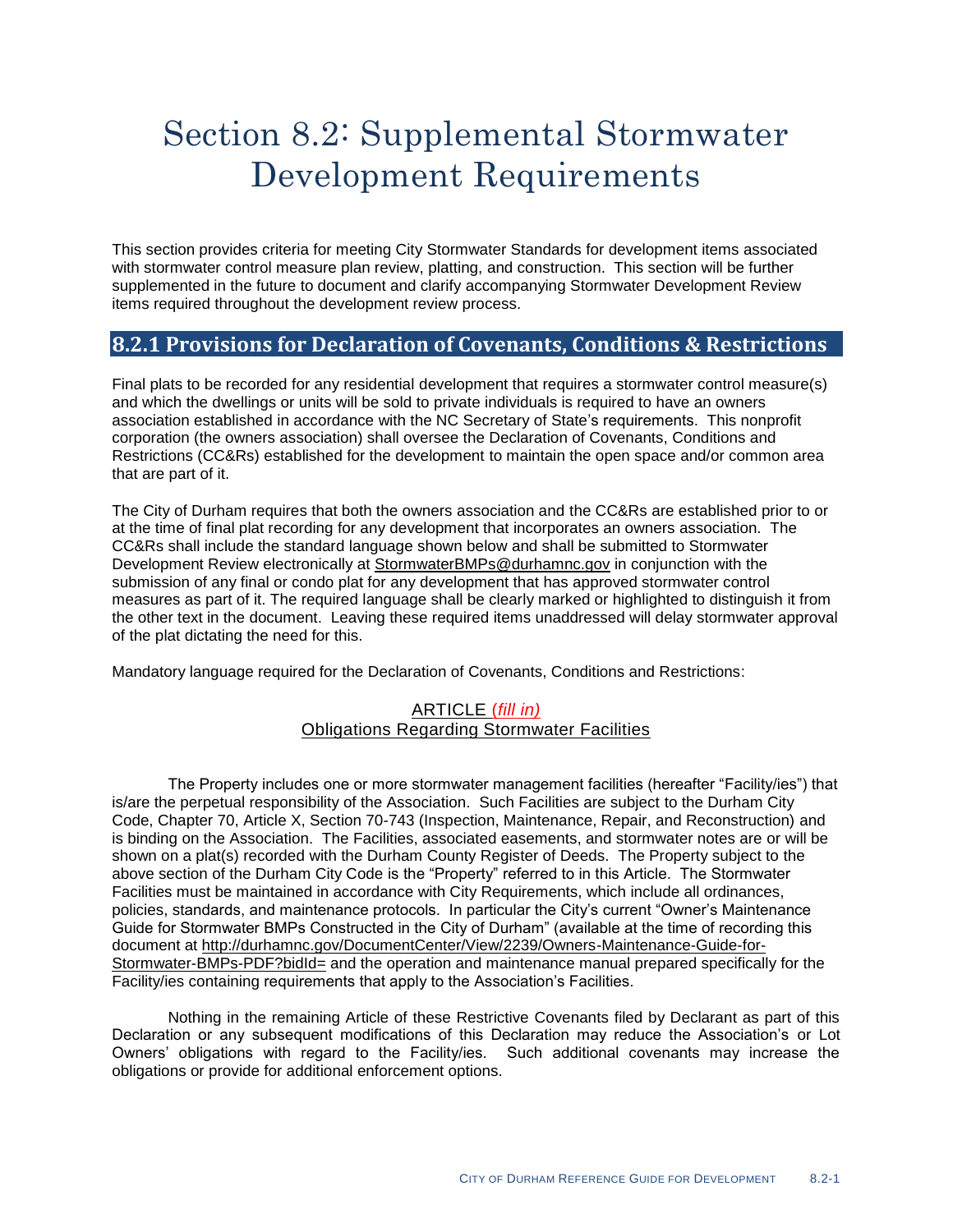The Stormwater Facility/ies and their location are as follows: *(Insert below the description of Facilities as well as Plat Book citation and/or Lot identification)*

In addition to the above obligations, the Association's obligations with regard to the Facilities are:

1. **Inspections/Routine Maintenance**. In accordance with City Requirements, the Association shall cause the Facility/ies to be inspected i) annually; and, ii) after major storm events that cause visual damage to the Facility; and iii) upon notification from the City to inspect. The inspection shall be performed by a licensed North Carolina Professional Engineer or a North Carolina Registered Landscape Architect certified by the City who shall document those things mandated under City Requirements. The inspection shall occur annually during the month in which the Facility/ies as-built certification was accepted by the City, which month may be determined through contact with the City of Durham Department of Public Works, Stormwater Division. The inspection shall be reported to the City as further described below.

2. **Repair and Reconstruction.** The Association shall repair and/or reconstruct the Facility/ies as it determines is necessary, and, at a minimum, as set forth in City Requirements or as directed by the City to allow the Facility/ies to function for its intended purpose, and to its design capacity. The Association shall provide written reports regarding major repair or reconstruction to the City in accordance with City Requirements.

3. **Stormwater Budget Line Items & Funding.** The dues of the Association shall include amounts for upkeep and reconstruction of the Facilities which shall be included in dues charged to Lots or members from the point that Lots or members are charged dues for other common purposes. The Association shall maintain two (2) separate funds in its budget for the Facility/ies. The first, the "Inspection and Maintenance Fund," shall be for routine inspection and maintenance expenditures and shall be used for annual inspections, maintenance, and minor repairs. The funds for this purpose may be maintained as part of the Association's general account. The second fund, the "Major Reconstruction Fund," shall be a separate, increasing reserve fund that will build over time and provide money for major repairs to and eventual reconstruction of the Facility/ies. The Major Reconstruction Fund shall be maintained in an account that is separate account from the Association's general account as described below. At a minimum, the Association shall, annually, earmark (Insert \$ amount after consulting Stormwater Development Review) from its collected dues for the Inspection and Maintenance Fund and (Insert \$ amount after consulting Stormwater Development Review) for the Major Reconstruction Fund. These minimum amounts shall be increased annually by 3% per year over the prior year's amount. The Association may set a higher amount in its discretion, or if directed by Durham Director of Public Works after an examination of the Facility/ies. The Association shall set dues at a sufficient amount to fund each of the two line items in addition to the Association's other obligations. The Association may compel payment of dues through all remedies provided in these Covenants or otherwise available under law.

4. **Assessments/Liens**. In addition to payment of dues, each Lot shall be subject to assessments by the Association for the purpose of fulfilling the Association's obligations under this Article. Such assessments shall be collected in the manner set forth in these Covenants. As allowed under NCGS §47F, or successor statutes, or, for condominiums, as allowed under NCGS 47C, or successor statutes, all assessment remaining unpaid for 30 days or longer shall constitute a lien on the Lot. Such lien and costs of collection may be filed and foreclosed on by the Association. In addition, the Association's rights may, in the discretion of the City, be exercised by the City, as a third party beneficiary and/or as Attorney in Fact for the Association.

5. **Stormwater Expenditures Receive Highest Priority**. Notwithstanding any contrary provisions of the covenants of which this Article is a part, to the extent not prohibited by law, the inspection, maintenance, repair, and replacement/reconstruction of the Facility/ies shall receive the highest priority (excluding taxes and assessments and other statutorily required expenditures) of all Association expenditures.

# 6. **Separate Account for Major Reconstruction Fund**. **Engineer's Report.** The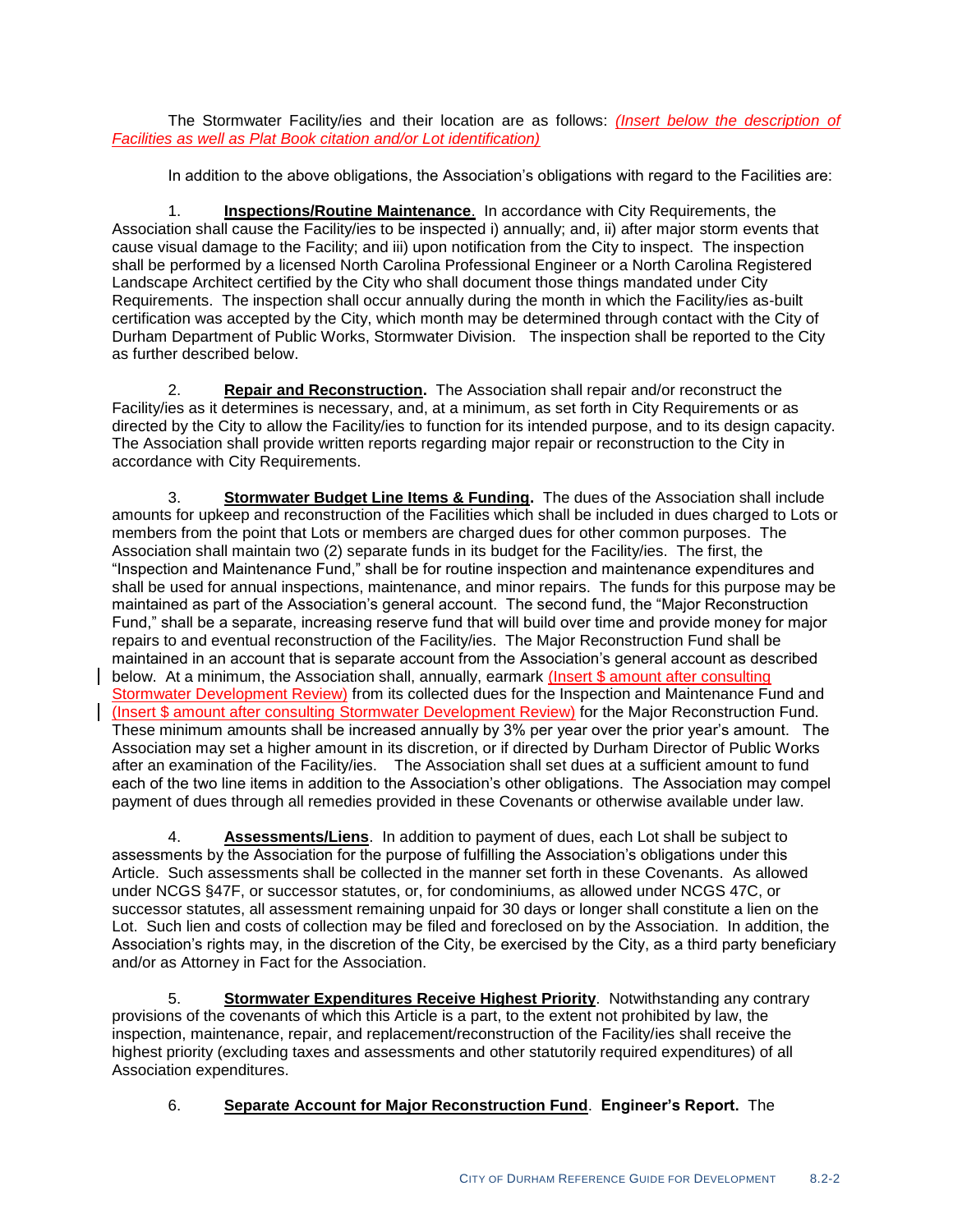Association shall maintain the Major Reconstruction Fund for the Facility/ies in an account separate from the Association's general account. The Association shall use the Fund only for major repairs and reconstruction of the Facility/ies. No withdrawal shall be made from this fund unless the withdrawal is approved by two Association officials who shall execute any documents allowing such withdrawal. Prior to withdrawing funds from this account, the Association shall (i) obtain a written report from an engineer approved in accordance with City Requirements regarding repairs or reconstruction needed and approximate cost of such repair or reconstruction; and (ii) submit such report to the Director of the City's Department of Public Works, and notify the Director of the repairs or reconstruction to be undertaken on the Facility, the proposed date, and the amount to be withdrawn from the Major Reconstruction Fund. In the event of an emergency, withdrawal and expenditure of funds may be made after telephone notification to the Stormwater Services Division of the Department.

7. **Annual Reports to City**. The Association shall provide to the City annual reports in substance and form as set forth in City Requirements. At a minimum each report shall include:

- i. the annual Facilities inspections report described in section (1) above;
	- ii. if requested by City, a description of repairs exceeding normal maintenance that have been performed on the Facility/ies in the past year, and the cost of such repairs;
	- iii. if requested by City, a bank or account statement showing the existence of the separate Major Reconstruction Fund described in Section (6) above and the balance in such fund as of the time of submission of the report;
- iv. if requested by City, the amount of Association dues being set aside for the current year for each of the two stormwater funds – the Inspection and Maintenance Fund and the Major Reconstruction Fund.

8. **Facility/ies to Remain with Association; Lot Owners' Liability**. To the extent not prohibited by law, the Facility/ies shall remain the property of the Association and may not be conveyed by the Association. In the event the Association ceases to exist or is unable to perform its obligations, all Lot Owners, excluding the Lots owned by the Association, shall be jointly and severally liable to fulfill the Association's obligations. Such Lot Owners shall have the right of contribution from other owners with each Lot's pro rata share being calculated as Lot Owner's proportional obligations are otherwise defined in these Covenants. The City may also exercise rights described in the Durham City Code and other remedies provided by law.

9. **City Rights; Liens Against Owners**. In addition to rights granted to the City by ordinance or otherwise, the City shall have the following rights, generally summarized below:

- a. Direct the Association in matters regarding the inspection, maintenance, repair, and /or reconstruction of the Facility/ies;
- b. If the Association does not perform the work required by ordinance or by these covenants, do such work itself, upon 30 days' written notice to the Association.
- c. Access the Facility/ies for inspection, maintenance, and repair, crossing as necessary the lot(s) on which the Facility/ies are located and all other private and public easements that exist within the Property subject to these covenants.
- d. Require reimbursement by the Association of the City's costs in inspecting, maintaining, repairing, or reconstructing the Facility/ies.
- e. Enforce any debts owed by the Association against Lot Owners if such debts are not fully paid by the Association. The debt may be allocated to Lot Owners as provided in the other sections of these Covenants, and may be made a lien on each owner's property, may be added to each owner's utility bills, and may result in foreclosure.